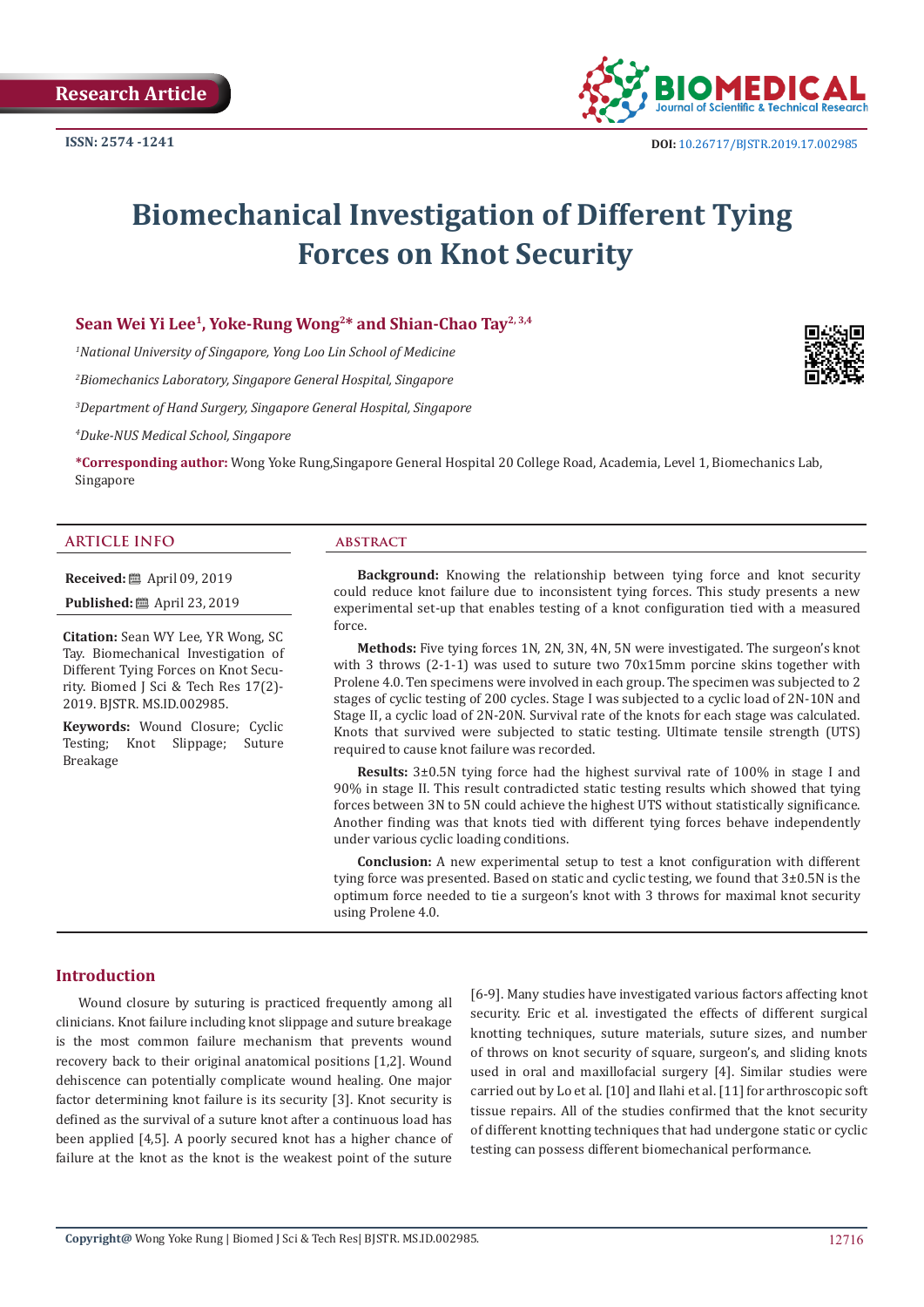However, surgeons' fatigue towards the end of the day and tie knots with inconsistent forces [12]. Tying a force too loose or too tight can affect the knot security and hence have negative effects on wound healing [13]. Knowing the optimum force required to tie a secure knot would be a step closer in making sure that knots are tied consistently. To the best of our knowledge, the relationship between tying force and knot security has yet been studied. In the present study, we propose an experimental set-up that enables testing of a knot configuration which is tied with a measured force. This setup mimics the situation when surgeons are fatigue and have the tendency to tie knots with inconsistent forces. We hypothesize that there is an optimum tying force to tie the most secure knot.

# **Materials and Method**

#### **Specimen Preparation**

Fresh frozen porcine skin was used in the experiments. The porcine skin was defrosted to room temperature using 0.9% saline solution before conducting the experiment. It was cut to a size of 140x15mm Figure 1. A laceration was made in the middle of the porcine skin along a longitudinal direction to simulate a complete open skin wound. Each side of the porcine skin measured 70x15mm. Prolene 4-0 (Ethicon, US), a single stranded synthetic nonabsorbable polypropylene monofilament suture was used to

stitch the skin. The surgeon's knot was chosen as the knot technique of choice in our study because it is a simple and commonly adopted knot technique that has been shown to be superior to square and sliding knots in terms of knot security [4, 14-16]. For each specimen, a surgeon's knot with 3 throws (2-1-1) was made. The distance of the stitch to the edge of the wound was kept constant at 10mm. Five tying forces, 1N, 2N, 3N, 4N, 5N were adopted to tie the suture. A tolerance of 0.5N was controlled at each tying force. This would give a range of the tying force, i.e. 1±0.5N. Ten samples were tied using each force giving a total of 50 samples.

 An Instron 3343 (Instron Corp., Canton MA, USA) mechanical tester was used to measure the tying force. As shown in Figure 2, the suture was looped around 2 metal bars one on top of the other. For the 2<sup>nd</sup> and 3<sup>rd</sup> throw, the suture was looped around the bottom bar first, pulled upward and rounded the upper bar with a controlled downward force. Based on the force equilibrium, both upward and downward tension of the suture gave the resultant force as measured by the mechanical tester. Hence, the actual force for knot tying would be half of the force that was being measured, eg 2N would be pulled to 4N. However, we did not measure the force of the first throw as making a simple cross of suture without any taut could not warrant a stable enough force to measure. Therefore, only forces of the 2nd and 3rd throws were measured.



**Figure 1:** Specimen of porcine skin 70x15mm. A longitudinal laceration was made and a 10mm distance from the edge to the suture was kept constant.



**Figure 2:** The suture was looped around 2 metal bars one on top of the other. For the 2nd and 3rd throw, the suture was looped around the bottom bar first, pulled upward and rounded the upper bar with a controlled downward force.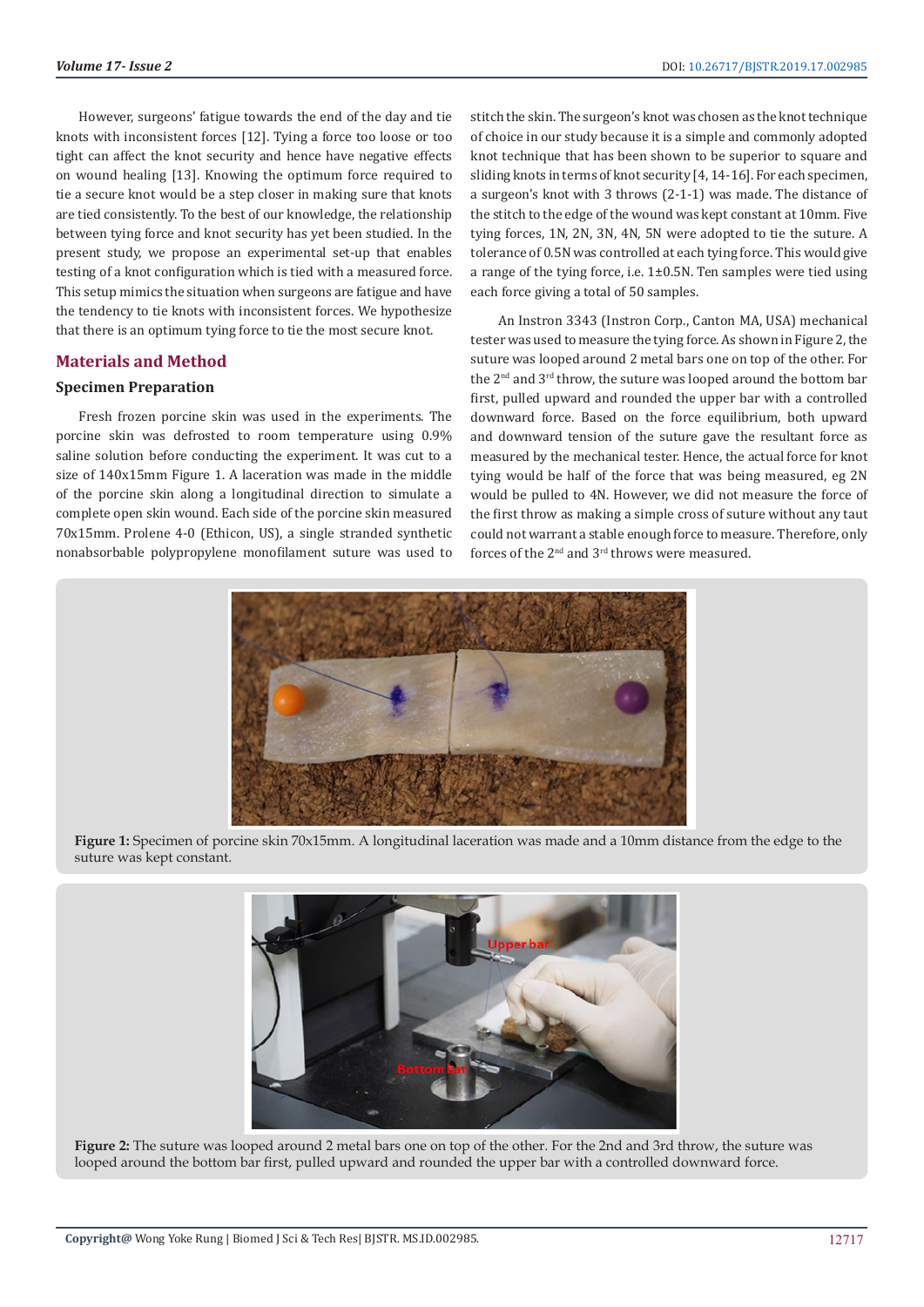#### **Biomechanical Testing**

**Cyclic Testing:** Cyclic tests were performed on E-1000 Dynamic Tester (Instron Corp., Canton MA, USA). After suturing the porcine skin with the respective forces, the ends of the porcine skin were mounted onto pneumatic grippers with blasted clamping surfaces. The distance between the two grippers were maintained in such a way that the specimen would not be taut figure 3. Cyclic testing was divided into 2 stages. Stage I comprised of the 1st 100 cycles

with a loading force of 2-10N. Stage II was the 2nd 100 cycles with a higher loading force of 2-20N. A frequency of 1Hz was used to cyclically load the specimens under both stages. Both knot slippage and suture breakage was considered as the failure criteria of the tests. For knot slippage, a 6mm elongation of crosshead displacement is chosen according to the study done by Baums et al. [9] A high resolution video recorder was used to record the failure mechanisms in knot security.



**Figure 3:** After completing the suture, the specimen was placed in between 2 pneumatic grippers such that the specimen would not be taut.



**Figure 4:** Survival of knots at stage I.

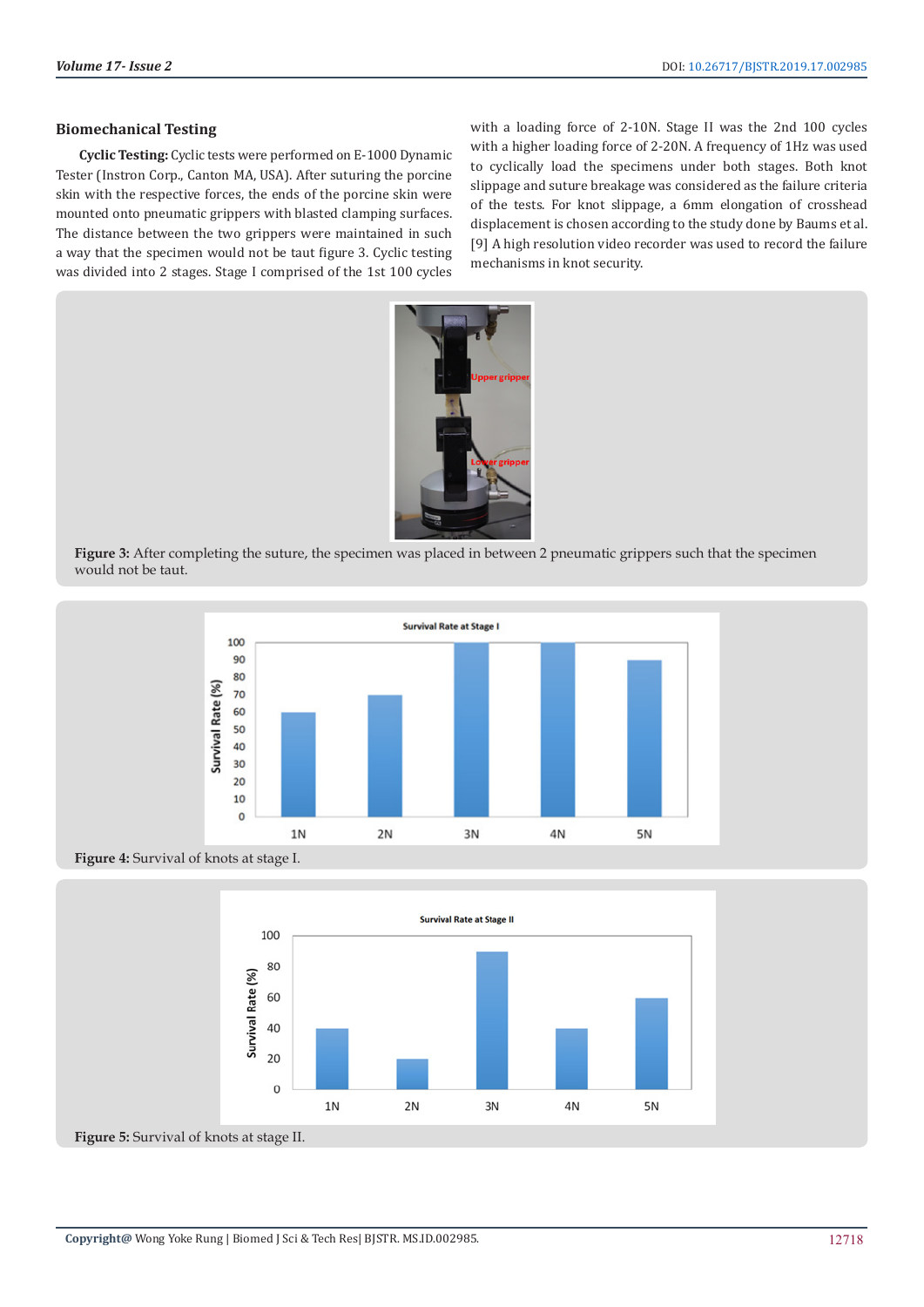Survival rate of surgeon's knots in Stage I and II was calculated as followed: (number of specimens that survived after 100 cycles of the stage)/10. A bar graph showing survival rate against tying force is presented in Figure 4 and 5.

**Static Testing:** Surgeon's knots that survived cyclic testing were subjected to static testing. The knot was pulled to failure at a rate of 20mm/min. Ultimate tensile strength (UTS) needed to pull the knots to failure were recorded.

**Statistical Test:** Mean and standard deviation were calculated for the sutures subjected to static testing. Student t test was conducted to calculate the p value. A p value less than 0.05 is statistically significant.

#### **Static Testing**

# **Results**

#### **Cyclic Testing**

With a cyclic force of 2N-10N in stage I, tying forces of 3N and 4N had the highest survival rate of 100% Figure 4. Tying force of 1N was the least desirable with a survival rate of 60%. Tying force of 2N achieved a survival rate of 70% and 5N achieved a survival rate of 90%. When the cyclic force increased to 2N-20N in stage II, 3N tying force retained the highest survival rate of 90% Figure 5. Tying force of 2N was the least desirable with a survival rate of 20%. Tying force of 1N achieved a survival rate of 40%, 4N achieved 40% and 5N achieved a survival rate of 60%.



**Figure 6:** UTS of knot failure with different tying forces. (\*) shows a statistically significant difference between groups.

As shown in Figure 6, knots tied with 4N that survived cyclic testing had the highest mean UTS of 26.8N while knots tied with 1N that survived cyclic testing had the lowest mean UTS of 22.3N. Statistical testing showed that UTS of tying forces 3N, 4N, 5N were significantly different (p<0.05) when compared to UTS of tying force 1N. UTS of tying forces 1N, 3N, 4N and 5N were not significantly different (p>0.05) when compared to UTS of tying force 2N.

### **Failure Mechanisms in Knot Security**

Knot slippage caused all tested knots to fail during cyclic testing. For static testing, all knots failed due to suture breakage at the knot.

#### **Discussion**

In this study, we investigated 5 different tying forces i.e. 1N, 2N, 3N, 4N, 5N. We took 5N tying force to be the limit because pulling to a force greater than 5N (actual force = 10N) was difficult to achieve. We chose Prolene 4-0 as the suture material for surgeon's knot for 2 reasons: the UTS of the suture material Prolene is not high and easy to slip due to its smooth surface. We are of opinion that using a slippery suture material with low mechanical strength for simple knotting technique such as a surgeon's knot can validate our experimental setup so that it can be easily adopted for testing other suture materials and knotting techniques. For cyclic testing, we divided the test into two stages. Stage I comprised the 1st 100 cycles with a cyclic load of 2-10N while the 2nd 100 cycles with 2-10N were tested in stage II. Baum et al. [9] suggested to divide cyclic testing of knot security into 8 power levels with an increase

in 10N for each level for every 100 cycles up to 80N. This was unnecessary in the present experimental setup because all of the Prolene 4.0 broke by the tensile load in between 20 – 30N, based on the static testing results.

As shown in Figure 4, all knots tied had a survival rate of more than 60%. In particular, 3N and 4N had a survival rate of 100%. Hence, we suggest that the optimum range of tying force is 3N and 4N under the cyclic loading below 10N. On the other hand, it is also possible to include 5N tying force in the optimum range since its survival rate stood at 90%, which is very close to a survival rate of 100%. We are of opinion that 1N and 2N tying forces could be insufficient to tie a knot, which resulted into a lower survival rate (60% for 1N tying force and 70% for 2N tying force). For stage II, increment of the cyclic load would affect the optimum tying force and hence the survival rate. As shown in Figure 5, the survival rate of knots tied with 3N tying force dropped to 90% but was still the tying force that obtained the highest survival rate. In fact, the survival rate of other tying forces also dropped. 1N tying force achieved 40%, 2N tying force achieved 20%, 4N tying force achieved 40% and 5N tying force achieved 60%. We were aware that 4N and 5N tying force had 60% and 30% drop in their survival rates. This could be attributed to the reason that tying a suture with too much force can in turn cause the suture to be even weaker due to a decrease in knot security.

On the other hand, the 1N and 2N tying force had a 20% and 50% drop of their survival rates respectively. We believed that too loose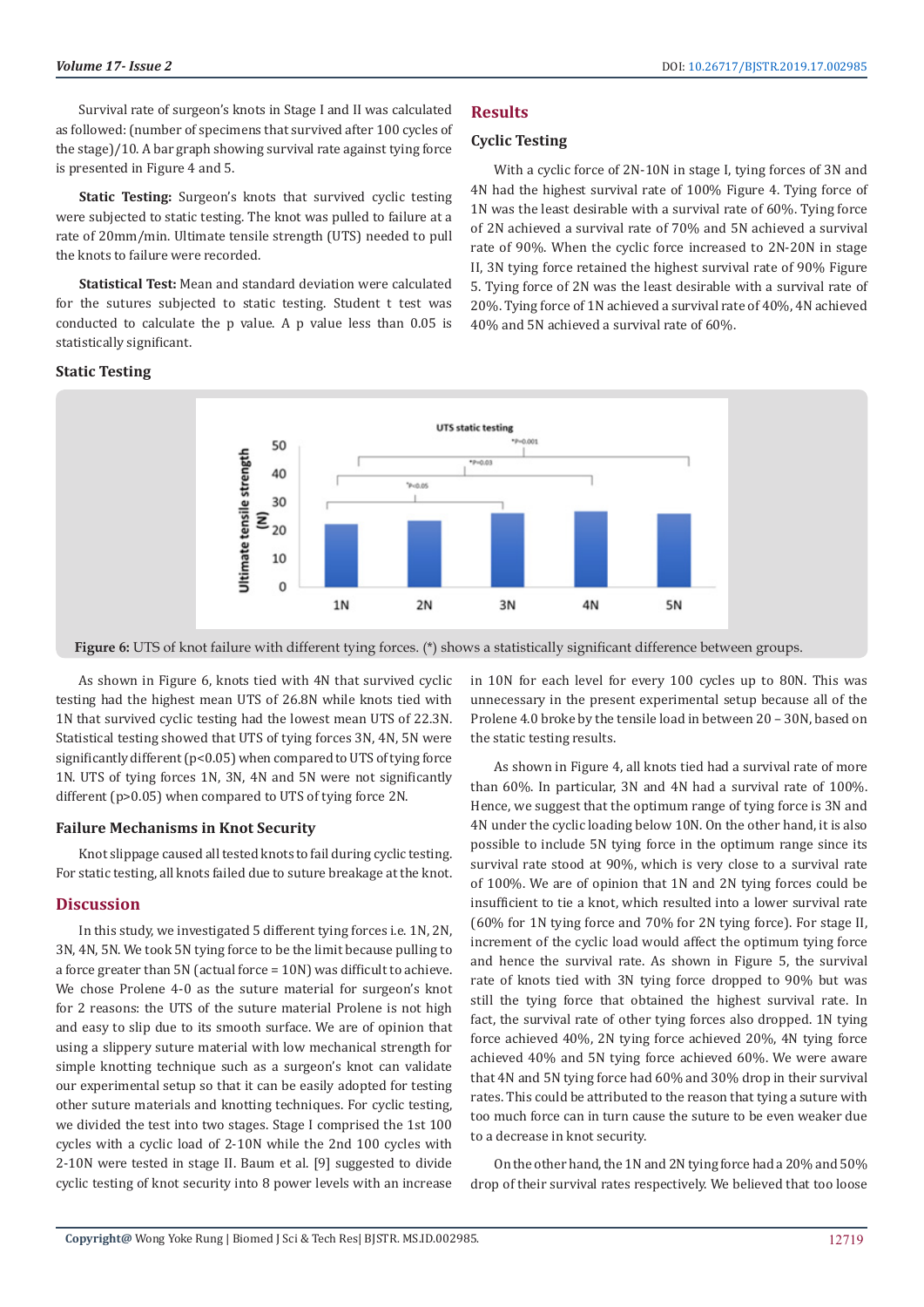a knot would give it no holding strength when subjected to greater cyclic load. Our initial thoughts were that the best performing tying forces were to follow up from stage I. However, the experimental results showed that 4N tying force had the most significant drop in survival rate. This could be inferred that different knot tying forces would perform independently under various cyclic loading conditions. Therefore, 3N was still the optimum tying force because it achieved the highest survival rates under different cyclic loads.

An ideal biomechanical test of knot security is one that best simulates reality. Rarely would a patient pull a wound with a single large force. Wound dehiscence occurs due to continuous forces applied to a suture throughout the day. In our study, static testing revealed that tying forces between 3N to 5N could achieve the highest UTS before suture breakage. However, this contradicted cyclic testing results which showed that tying knots with 4N and 5N did not achieve significantly better results. Hence, we could confirm that the cyclic testing is a more physiological testing method to investigate the knot tying.

Previous studies have shown that a wide range of tying forces are used amongst expert surgeons [17-20]. Stefan Neuhofer et al demonstrated that the overall range of tying force used by surgeons regardless of suture technique and thread type was 3N - 63N with a mean of 15N [17]. However, knots were tested by pulling the knot to failure using a single load. With this span of varied forces, it is difficult to know what exactly the correct range of tying force is. Our study has shown that 3±0.5N tying force would give a secured knot. A knot with more dedicated tying force improves the precision and also reduces the chance of knot slippage in clinical practice. This can help prevent abnormal scar formation which can be aesthetically distressing to many patients [21]. It is also important to recognize that the force used to suture a knot cannot be too low or too high. Rodrigues et al study showed that small intestines started to damage at 1.6N and rupture at 2.1N, whereas large intestines start to damage at 2.2N and rupture at 3.0N [22]. Similar for skin suturing, we are of the opinion that a suture tied using large forces would be painful, cause tissue damage, tissue scarring and even result in subsequent infection [23]. Knowing the optimum force can guide a clinician how much force should be exerted when tying a knot at any time of the day.

There are limitations to our study. Firstly, we have found that 3±0.5N is the optimum range of tying force that should be used to tie a knot, but this force can only apply to a surgeon's knot with 3 throws tied with Prolene 4.0. Further studies must be done to find out the optimum force that is needed to tie a different material, knot technique and number of throws. Secondly, our study only applies to instrument tied knots such as Minimal Invasive Surgery. There are many knots in clinical practice that are hand tied. Thus, it still remained a challenge to determine how much force is used in a hand tied knot. Thirdly, although porcine skin is widely used in suturing studies, it is difficult to ensure that porcine skin can mimic human skin. For eg, the texture, thickness and tension might be different. Furthermore, skin at different locations have different tensions. Since different tissue types have their own individual range of acceptable forces before damage occurs [21], the force used

to tie a knot might differ in skins at different sites with different characteristics. In this study, the first throw of the surgeon's knot was not measured.

The first throw had no taut when tied as it was to keep the suture in position. Regardless of the force used to tie the first throw, the suture would still be loose. Lastly, as this was an in vitro study, it only took into consideration the force required for knot slippage. The optimum force required to preserve other factors of skin healing such as vascularity was not considered.

#### **Conclusion**

we present a new experimental setup to test a knot configuration with different tying forces. Based on the static and cyclic testing, we found that 3±0.5N is the optimum range of force needed to tie a surgeon's knot with 3 throws for maximal knot security using Prolene 4.0.

#### **Acknowledgements**

This study was supported by the Singapore Ministry of Health's National Medical Research Council under its Centre Grant (NMRC/ CG/M011/2017) and the Surgery Academic Clinical Program grant (Biomechanics Lab Programme). The authors would like to thank Mr Zeus Lim Yi Wei, BSc from Biomechanics Laboratory for his helps with manuscript preparation and submission.

### **References**

- 1. [Hanypsiak BT, Delong JM, Simmons L, Lowe W, Burkhart S, et al.](https://www.ncbi.nlm.nih.gov/pubmed/24925142) [\(2014\) Knot Strength Varies Widely Among Expert Arthroscopists. The](https://www.ncbi.nlm.nih.gov/pubmed/24925142) [American Journal of Sports Medicine 42\(8\): 1978-1984.](https://www.ncbi.nlm.nih.gov/pubmed/24925142)
- 2. [Livermore RW, Chong AC, Prohaska DJ, Cooke FW, Jones TL, et al. \(2010\)](https://www.ncbi.nlm.nih.gov/pubmed/21720573) [Knot security loop security and elongation of braided polyblend sutures](https://www.ncbi.nlm.nih.gov/pubmed/21720573) [used for arthroscopic knots. The American Journal of Orthopedics](https://www.ncbi.nlm.nih.gov/pubmed/21720573) [39\(12\): 569-576.](https://www.ncbi.nlm.nih.gov/pubmed/21720573)
- 3. [Magilligan DJ, Deweese JA \(1974\) Knot security and synthetic suture](https://www.ncbi.nlm.nih.gov/pubmed/4272946) [materials. The American Journal of Surgery 127\(3\): 355-358.](https://www.ncbi.nlm.nih.gov/pubmed/4272946)
- 4. [Silver E, Wu R, Grady J, Song L \(2016\) Knot Security- How is it Affected](https://www.ncbi.nlm.nih.gov/pubmed/26979258) [by Suture Technique, Material, Size, and Number of Throws? Journal of](https://www.ncbi.nlm.nih.gov/pubmed/26979258) [Oral and Maxillofacial Surgery 74\(7\): 1304-1312.](https://www.ncbi.nlm.nih.gov/pubmed/26979258)
- 5. [Elkousy HA, Sekiya JK, Stabile KJ, Mcmahon PJ \(2005\) A biomechanical](https://www.ncbi.nlm.nih.gov/pubmed/15689871) [comparison of arthroscopic sliding and sliding-locking knots.](https://www.ncbi.nlm.nih.gov/pubmed/15689871) [Arthroscopy: The Journal of Arthroscopic & Related Surgery 21\(2\): 204-](https://www.ncbi.nlm.nih.gov/pubmed/15689871) [210.](https://www.ncbi.nlm.nih.gov/pubmed/15689871)
- 6. [Muffly TM, Cook C, Distasio J, Bonham AJ, Blandon RE, et al. \(2009\)](https://www.ncbi.nlm.nih.gov/pubmed/20005500) [Suture End Length as a Function of Knot Integrity. Journal of Surgical](https://www.ncbi.nlm.nih.gov/pubmed/20005500) [Education 66\(5\): 276-280.](https://www.ncbi.nlm.nih.gov/pubmed/20005500)
- 7. [Gibbons CER, Thompson D, Sandow MJ \(2008\) Flexor Tenorrhaphy](https://www.researchgate.net/publication/23670383_Flexor_Tenorrhaphy_Tensile_Strength_Reduction_by_Cyclic_Loading) [Tensile Strength: Reduction by Cyclic Loading. Hand 4\(2\): 113-138.](https://www.researchgate.net/publication/23670383_Flexor_Tenorrhaphy_Tensile_Strength_Reduction_by_Cyclic_Loading)
- 8. [Ramirez OM, Tezel E, Ersoy B \(2009\) The Peruvian Fisherman's Knot.](https://www.academia.edu/11179423/The_Peruvian_Fisherman%CA%BCs_Knot_A_New_Simple_and_Versatile_Self-Locking_Sliding_Knot) [Annals of Plastic Surgery 62\(2\): 114-117.](https://www.academia.edu/11179423/The_Peruvian_Fisherman%CA%BCs_Knot_A_New_Simple_and_Versatile_Self-Locking_Sliding_Knot)
- 9. [Baums MH, Sachs C, Kostuj T, Schmidt-Horlohé K, Schultz W, et al. \(2013\)](https://www.ncbi.nlm.nih.gov/pubmed/24121875) [Mechanical testing of different knot types using high-performance](https://www.ncbi.nlm.nih.gov/pubmed/24121875) [suture material. Knee Surgery, Sports Traumatology, Arthroscopy 23\(5\):](https://www.ncbi.nlm.nih.gov/pubmed/24121875) [1351-1358.](https://www.ncbi.nlm.nih.gov/pubmed/24121875)
- 10. [Lo IK, Ochoa E Jr, Burkhart SS \(2010\) A comparison of knot security and](https://www.ncbi.nlm.nih.gov/pubmed/20810086) [loop security in arthroscopic knots tied with newer high-strength suture](https://www.ncbi.nlm.nih.gov/pubmed/20810086) [materials. Arthroscopy 26\(9 Suppl\): S120-126.](https://www.ncbi.nlm.nih.gov/pubmed/20810086)
- 11. [Ilahi OA, Younas SA, Alexander J, Noble PC \(2004\) Cyclic testing of](https://www.ncbi.nlm.nih.gov/pubmed/14716281) [arthroscopic knot security. Arthroscopy 20\(1\): 62-68.](https://www.ncbi.nlm.nih.gov/pubmed/14716281)